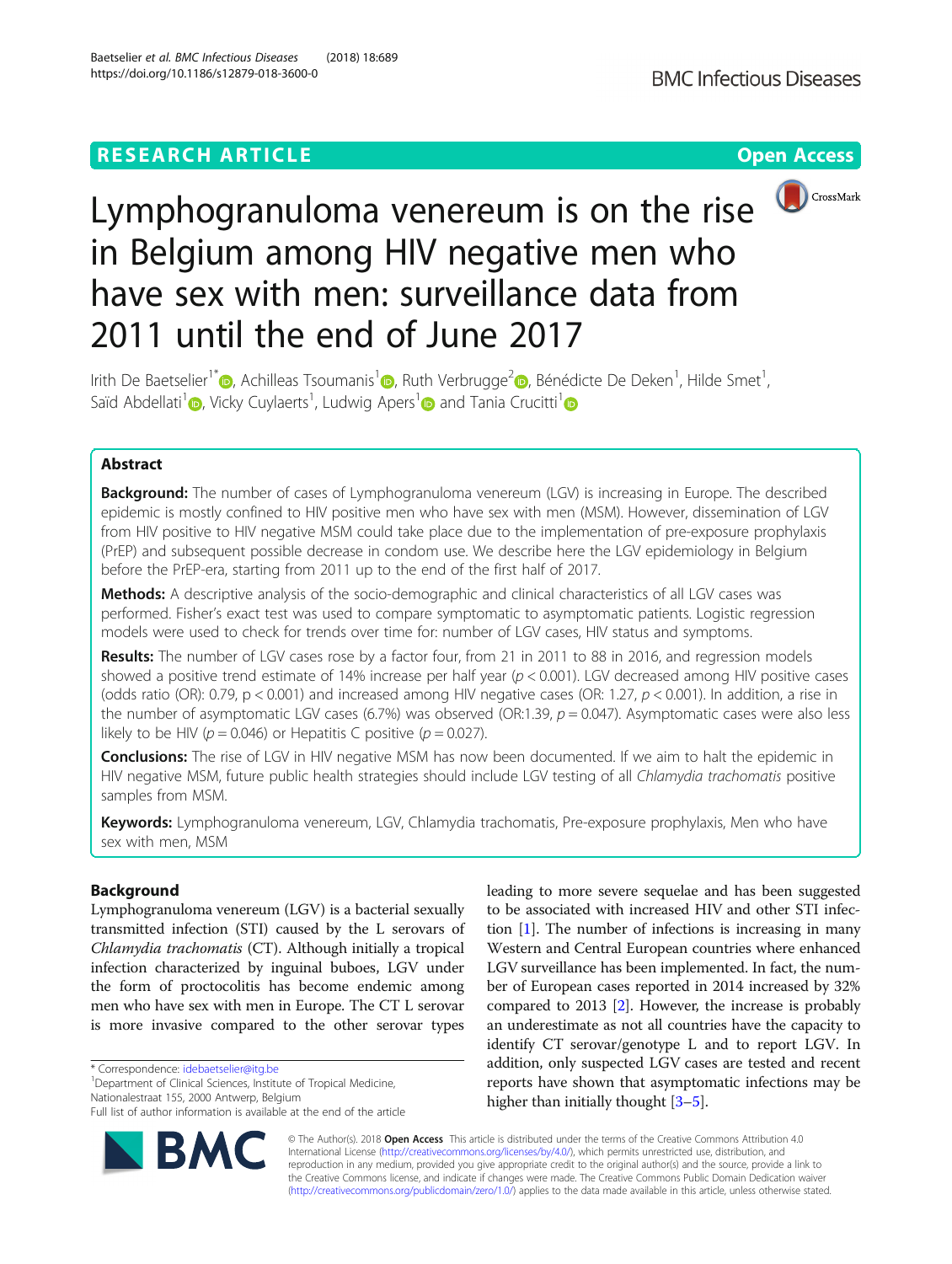The LGV epidemic is mostly confined to HIV positive men who have sex with men (MSM) [\[6](#page-7-0)]. The HIV prevention landscape has changed impressively over the past few years due to the implementation of treatment as prevention and pre-exposure prophylaxis (PrEP). In Belgium, PrEP has been reimbursed since June 2017 [\[7](#page-7-0)]. PrEP in Belgium can only be prescribed by an HIV specialist working in an Aids Reference Centre such as the HIV/ STI clinic at the Institute of Tropical Medicine (ITM). According to PrEP guidelines, STIs need to be monitored at least six monthly. Previously, urine sampling was performed for STI screening on a routine basis, however, European guidelines for LGV recommend that MSM who report receptive anal sexual practices in the previous 6 months, are screened twice a year for anorectal CT infection [\[8](#page-7-0)]. This recommended biannual STI screening may detect asymptomatic STI infections more frequently and thus prevent further transmission [\[9](#page-7-0)].

To explore differences in behavioral and clinical characteristics of LGV cases over time, we describe here the LGV epidemiology in Belgium including the positivity rate of LGV cases among men attending an Antwerp HIV/STI clinic for the pre-PrEP era, starting from 2011 up to and including the first half of 2017. Repeater- and asymptomatic infections were reviewed in depth.

## Methods

## National surveillance of LGV

In 2011, the ITM was recognized as the National Reference Centre for STIs (hereafter called NRC) and has since then implemented the laboratory surveillance of LGV. Physicians or microbiologists suspecting a case of LGV are urged to send the patient's sample with accompanying socio-demographic and clinical data to the NRC for confirmation of CT genotype L. In addition, health care providers are instructed to send CT positive samples of patients at risk for LGV to the NRC regardless the presence of symptoms.

All biological material (i.e., anorectal-, pharyngeal-, ulcer dry swabs or urine samples) is tested for CT using the Abbott Real-Time CT/NG PCR according to manufacturer's instructions. When testing positive for CT, a confirmation in-house real-time PCR using previously published *pmpH* gene primers/probes is performed to differentiate LGV (L genotypes) from non-LGV (A-K genotypes) strains [[10](#page-8-0)]. In the case of DNA extracts, only the confirmation LGV/non-LGV real-time PCR is performed.

All data from LGV confirmed cases are coded and submitted on a regular basis to the Belgian Institute of Public Health through a secured web portal.

Duplicate records of all LGV infections found by the NRC are removed, based on date of birth, date of consultation, postal code and gender. An LGV re-infection is defined as a separate episode when a new infection is

recorded for the same patient at least 3 months after the first episode, to exclude potential treatment failures [\[11\]](#page-8-0).

#### Routine CT detection at the HIV/STI clinic, ITM

Besides being the NRC, the ITM has a large HIV/STI clinic and followed close to 3000 HIV positive patients at the end of 2016. In addition, the HIV/STI clinic is also home to a low threshold clinic that offers free-of-charge screening for HIV and STIs in asymptomatic individuals. In 2016, 2307 individuals, mainly belonging to high risk groups (MSM, transgenders and anyone who engages in unsafe sex), made use of this service. For sexually active MSM, screening for STIs in urine and HIV testing is performed at least twice yearly. In the case of symptomatic individuals, samples are collected from the suspected infection site. The number of CT analyses requested by the HIV/STI clinic from 2011 till 01 July 2017 was retrieved. Due to the fact that no female LGV cases were detected in the clinic, female samples were excluded from the analysis. Results that were invalid due to inhibition, wrong or insufficient volume of sample or results that could not be confirmed by the LGV/non-LGV real-time PCR were removed from the dataset before analysis.

## Statistical analysis

The descriptive analysis was performed using IBM SPSS Statistics version 24. Continuous variables are summarized as medians and interquartile ranges (IQR) and categorical ones as counts and percentages. The longitudinal analysis was performed using R version 3.4.1 [[12\]](#page-8-0). Poisson regression models were fitted to the aggregated LGV data by year and by six-monthly period, with the number of cases as the outcome and the respective time variable as the only covariate. Logistic regression models were fitted to the individual data for all the other variables of interest. In all models, time was treated as numerical. The trend estimates are presented as rates for the Poisson models and as odds ratios (ORs) for the logistic regression models with 95% confidence intervals (CIs).

Furthermore, Fisher's exact test was used to compare variables of interest between asymptomatic and symptomatic LGV cases. All tests were two-sided and significance level was set at 5%.

## Results

## Overall Belgian LGV epidemic

A total of 343 LGV cases were identified by the NRC, of those 186 were from the HIV/STI clinic and 157/765 cases were provided by peripheral laboratories The socio-demographic and clinical data of the 343 cases reported between 2011 and the end of June 2017 are compiled in Table [1](#page-2-0). Percentages were calculated excluding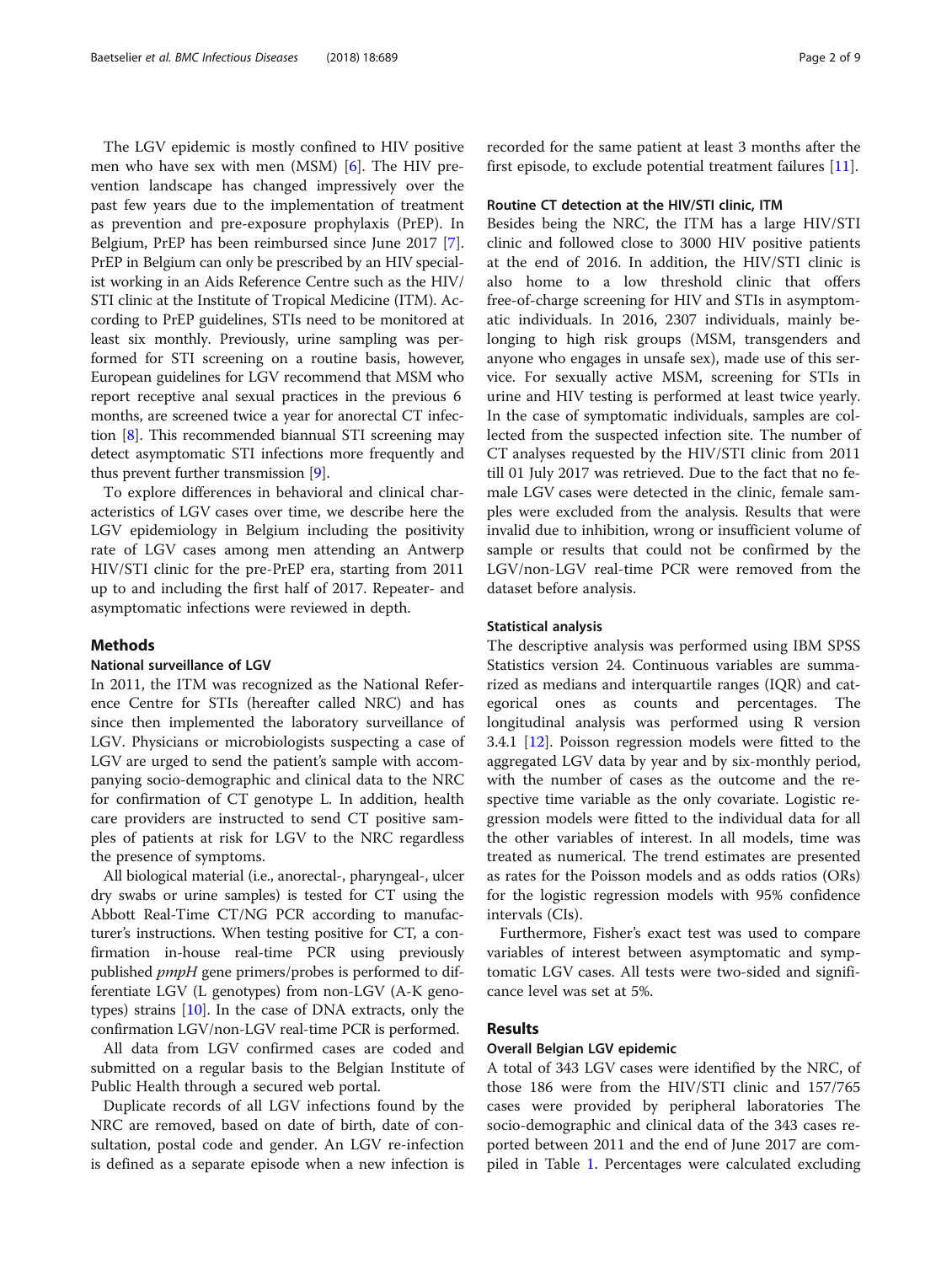<span id="page-2-0"></span>Table 1 Socio-demographic and clinical data of LGV cases starting from 2011 until end of June 2017

|                                       | 2011 n(%)     | 2012 n(%) | 2013 n(%) | 2014 n(%) | 2015 n(%) | 2016 n(%) | S1 2017 n(%) | <b>TOTAL</b> |  |
|---------------------------------------|---------------|-----------|-----------|-----------|-----------|-----------|--------------|--------------|--|
| Number of LGV cases                   | 21            | 23        | 45        | 58        | 62        | 88        | 46           | 343          |  |
| Gender                                | 343/343 known |           |           |           |           |           |              |              |  |
| Male or Trans female                  | 21 (100%)     | 23 (100%) | 45 (100%) | 58 (100%) | 61 (98%)  | 88 (100%) | 46 (100%)    | 342 (99,7%)  |  |
| Female                                | $0(0\%)$      | $0(0\%)$  | $0(0\%)$  | $0(0\%)$  | 1(2%)     | $0(0\%)$  | $0(0\%)$     | $1(0,3\%)$   |  |
| Transmission of all men               | 241/343 known |           |           |           |           |           |              |              |  |
| <b>MSM</b>                            | 13 (100%)     | 13 (100%) | 26 (100%) | 42 (100%) | 52 (98%)  | 55 (98%)  | 37 (97%)     | 238 (99%)    |  |
| <b>HETERO</b>                         | $0(0\%)$      | $0(0\%)$  | $0(0\%)$  | $0(0\%)$  | 1(2%)     | $1(2\%)$  | 1(3%)        | 3(1%)        |  |
| Age scale                             | 343/343 known |           |           |           |           |           |              |              |  |
| $20 - 30$                             | 3(14%)        | 5(22%)    | 2(4%)     | 10 (17%)  | 17 (27%)  | 14 (16%)  | 6 (13%)      | 57 (17%)     |  |
| $31 - 40$                             | 7 (33%)       | 7 (30%)   | 17 (38%)  | 28 (48%)  | 14 (23%)  | 27 (31%)  | 17 (37%)     | 117 (34%)    |  |
| $41 - 50$                             | 8 (38%)       | 8 (35%)   | 21 (47%)  | 15 (26%)  | 17 (27%)  | 27 (31%)  | 14 (30%)     | 110 (32%)    |  |
| $51 - 60$                             | 2 (10%)       | 3(13%)    | 5(11%)    | 4 (7%)    | 14 (23%)  | 18 (20%)  | 8 (17%)      | 54 (16%)     |  |
| > 61                                  | 1(5%)         | $0(0\%)$  | $0(0\%)$  | $1(2\%)$  | $0(0\%)$  | 2(2%)     | $1(2\%)$     | 5 (1%)       |  |
| Geographical location in Belgium      | 338/343 known |           |           |           |           |           |              |              |  |
| Living in Flemish region              | 17 (81%)      | 20 (91%)  | 37 (84%)  | 36 (63%)  | 47 (76%)  | 61 (69%)  | 36 (81%)     | 254 (75%)    |  |
| Living in French region               | 2(10%)        | 1(5%)     | 2(5%)     | 3(5%)     | 7 (11%)   | 11 (12%)  | 3(7%)        | 29 (9%)      |  |
| Living in the capital region          | 2 (10%)       | 1(5%)     | 5(11%)    | 18 (32%)  | 8 (13%)   | 16 (18%)  | 5(11%)       | 55 (16%)     |  |
| Kind of Sample                        | 337/343 known |           |           |           |           |           |              |              |  |
| Anorectal                             | 17 (85%)      | 22 (96%)  | 37 (86%)  | 51 (89%)  | 56 (92%)  | 84 (95%)  | 40 (89%)     | 307 (91%)    |  |
| Genital                               | 3 (15%)       | 1(4%)     | 3 (7%)    | 6 (11%)   | 2(3%)     | 3(3%)     | 2(4%)        | 20 (6%)      |  |
| Urine                                 | $0(0\%)$      | $0(0\%)$  | 2(5%)     | $0(0\%)$  | 3(5%)     | $1(1\%)$  | 1(2%)        | 7(2%)        |  |
| Inguinal                              | $0(0\%)$      | $0(0\%)$  | 1(2%)     | $0(0\%)$  | $0(0\%)$  | $0(0\%)$  | 1(2%)        | 2(1%)        |  |
| Eye fluid                             | $0(0\%)$      | $0(0\%)$  | $0(0\%)$  | $0(0\%)$  | $0(0\%)$  | $0(0\%)$  | $1(2\%)$     | $1(0,3\%)$   |  |
| <b>HIV Status</b>                     | 308/343 known |           |           |           |           |           |              |              |  |
| Positive                              | 18 (100%)     | 20 (100%) | 40 (95%)  | 45 (88%)  | 45 (75%)  | 63 (84%)  | 30 (71%)     | 261 (85%)    |  |
| Negative                              | $0(0\%)$      | $0(0\%)$  | 2(5%)     | 6 (12%)   | 15 (25%)  | 12 (16%)  | 12 (29%)     | 47 (15%)     |  |
| Symptoms                              | 232/343 known |           |           |           |           |           |              |              |  |
| Proctitis                             | 6(75%)        | 2 (50%)   | 19 (63%)  | 40 (89%)  | 43 (81%)  | 41 (76%)  | 25 (66%)     | 176 (76%)    |  |
| Inguinal lymphadenopathy or ulcer     | $0(0\%)$      | 1(25%)    | 3(10%)    | $0(0\%)$  | 3(6%)     | 2(4%)     | 3(8%)        | 12 (5%)      |  |
| Other abdominal symptoms <sup>a</sup> | $0(0\%)$      | $0(0\%)$  | 3(10%)    | 3(7%)     | 3(6%)     | $0(0\%)$  | 1(3%)        | 10 (4%)      |  |
| Genital Ulcer                         | 2(25%)        | $0(0\%)$  | 1(3%)     | 1(2%)     | $0(0\%)$  | 1(2%)     | 1(3%)        | 6 (3%)       |  |
| Urethritis                            | $0(0\%)$      | $0(0\%)$  | 1(3%)     | 1(2%)     | $0(0\%)$  | $0(0\%)$  | $0(0\%)$     | 2(1%)        |  |
| Other symptomsb                       | $0(0\%)$      | $0(0\%)$  | $0(0\%)$  | $0(0\%)$  | $0(0\%)$  | 1(2%)     | 2(5%)        | 3 (1%)       |  |
| Asymptomatic                          | $0(0\%)$      | 1(25%)    | 3 (10%)   | $0(0\%)$  | 4 (8%)    | 9 (17%)   | 6 (16%)      | 23 (10%)     |  |
| Co-infections other than HIV          | 197/343 known |           |           |           |           |           |              |              |  |
| None                                  | 6 (40%)       | $0(0\%)$  | 2 (9%)    | 7(25%)    | 17 (40%)  | 20 (37%)  | 10 (33%)     | 62 (31%)     |  |
| Only one                              | 6 (40%)       | 5 (83%)   | 20 (91%)  | 21 (75%)  | 24 (57%)  | 34 (63%)  | 15 (50%)     | 125 (63%)    |  |
| Two or more                           | 3(20%)        | 1(17%)    | $0(0\%)$  | $0(0\%)$  | 1(2%)     | $0(0\%)$  | 5(17%)       | 10 (5%)      |  |
| Gonorrhea                             | 4 (24%)       | 5 (71%)   | 11 (41%)  | 13 (41%)  | 9 (19%)   | 17 (28%)  | 10 (28%)     | 69 (35%)     |  |
| Syphilis                              | 2 (12%)       | 2 (29%)   | 9 (33%)   | 4 (13%)   | 8 (17%)   | 9 (15%)   | 6 (17%)      | 40 (20%)     |  |
| Hepatitis C                           | 2 (12%)       | $0(0\%)$  | 4 (15%)   | 6 (19%)   | 7 (15%)   | 10 (17%)  | $0(0\%)$     | 29 (15%)     |  |
| Chlamydia A-K                         | $0(0\%)$      | $0(0\%)$  | $0(0\%)$  | 1(3%)     | 4 (9%)    | $0(0\%)$  | 4 (11%)      | 9(5%)        |  |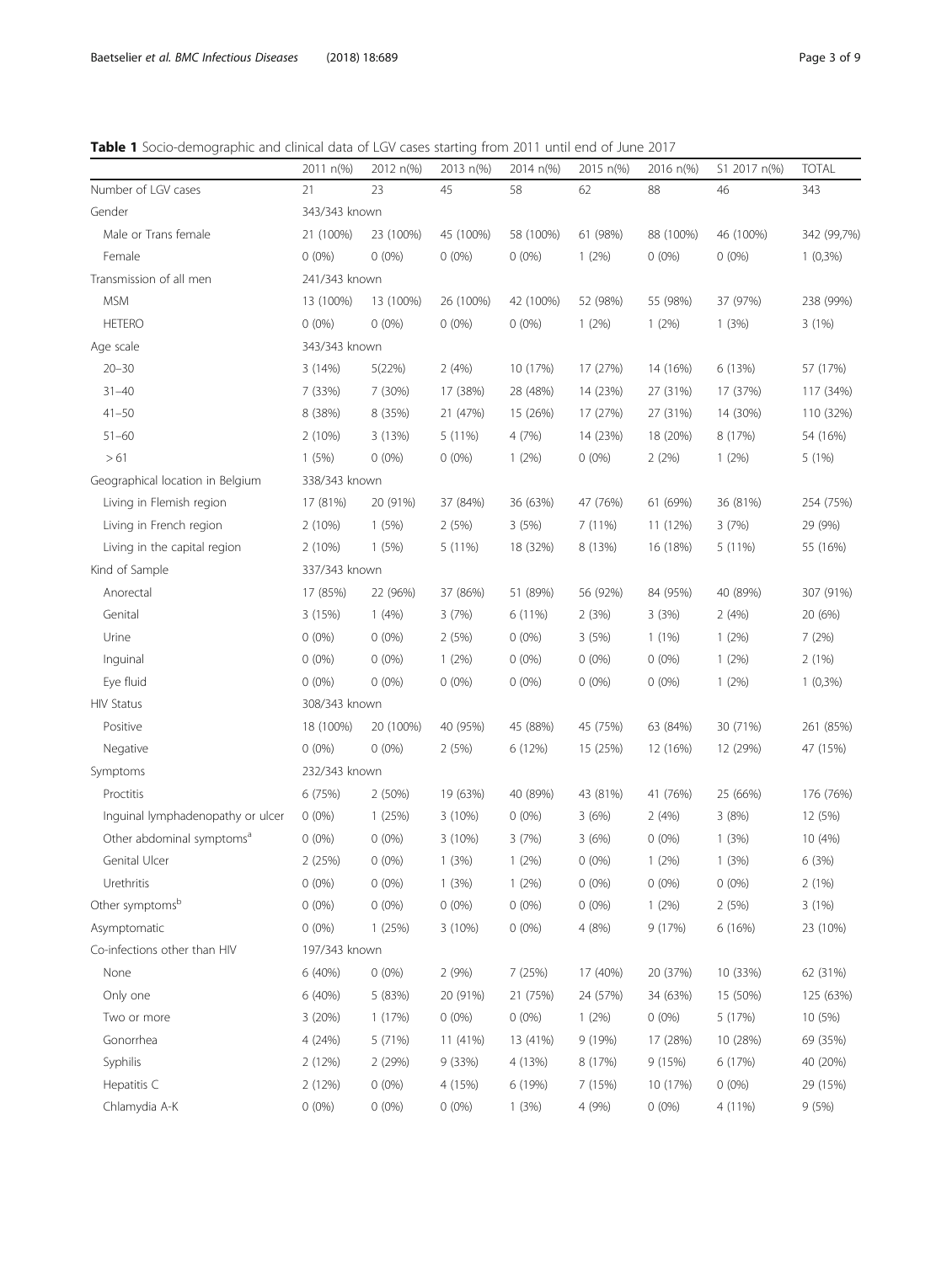Table 1 Socio-demographic and clinical data of LGV cases starting from 2011 until end of June 2017 (Continued)

|                    | $2011 \text{ n}$ (%) | 2012 n(%) | $2013 n\frac{9}{6}$ | 2014 n(%) | 2015 n(%) | $2016 \text{ n}$ <sup>(%)</sup> | S1 2017 n(%) | TOTAL  |
|--------------------|----------------------|-----------|---------------------|-----------|-----------|---------------------------------|--------------|--------|
| Hepatitis B        | 2 (12%)              | 0 (0%)    | (4% )               | (3%)      | 0 (0%)    | (2%)                            | 2(6%)        | 7 (4%) |
| Genital herpes     | $0(0\%)$             | $0(0\%)$  | $0(0\%)$            | $0(0\%)$  | 2(4%)     | $0(0\%)$                        | (3%)         | 3(2%)  |
| Other <sup>c</sup> | (6%)                 | $0(0\%)$  | $0(0\%)$            | $0(0\%)$  | 0 (0%)    | 3(5%)                           | 3(8%)        | 7 (4%) |

% removing unknowns – deviations from 100% can be due to rounding

S Six-monthly period

<sup>a</sup>other abdominal symptoms include rectal ulcers or lesions, fistulas, diarrhoea, constipation, peri-anal pain

<sup>b</sup>other symptoms include conjunctivitis, arthritis or unknown other symptoms

<sup>c</sup>other co-infections include shigella, campylobacter, varicella zoster, *Mycoplasma genitalium* 

missing data. The mean age was 40.6 years (IQR: 33–48) and LGV episodes were detected in 297 men, two transwomen and one woman. Most of the cases originated from patients living in the Flemish region of Belgium (75%). Of those with LGV for whom data were available, almost all were identified as MSM (98.7%). Three heterosexual transmissions were reported among men (1.2%) albeit that they had rectal LGV infections; two of them were HIV positive and all suffered from symptoms, suggestive of proctitis. The HIV status was known in 90.0% (308/343) of the cases whereby 84.7% (261/308) were HIV positive and 15.3% (57/308) HIV negative. Of the HIV positive men, 73.9% (193/261) were MSM.

Of the samples with known biological origin (337), the majority were anorectal (91.1% - 307/337), followed by genital samples (5.9% - 20/337) and urine (2.1% - 7/337). Two LGV infections were detected in samples of inguinal glands (0.6%) and one swab from eye material was also found to be LGV positive (0.3%). The most reported symptom was proctitis (75.9% - 176/232), followed by inguinal lymphadenopathy or the presence of an inguinal ulcer (5.2% - 12/343). Abdominal symptoms such as diarrhoea, constipation, rectal ulcers, lesions or fistulas and peri-anal pain were reported in 4.3% of the cases (10/232). Other symptoms were genital ulcers (2.6% - 6/232), urethritis (0.9% - 2/232), arthritis  $(0.4\% -1/232)$  and conjunctivitis  $(0.4\% -1/232)$ 232). In 23 cases, LGV infection was found to be asymptomatic (9.9%).

For almost 70% of the LGV patients one (63.5% - 125/ 197) or more (5.1% - 10/197) co-infections other than HIV were reported. Gonorrhea was most frequently reported (35.0% - 69/197) followed by syphilis (20.3% - 40/ 197) and hepatitis C (HCV) (14.7% - 29/197). Chlamydia genotypes A-K, hepatitis B, genital herpes, Mycoplasma genitalium, Shigella, Campylobacter and Human Papilloma Virus were reported less frequently (< 5%) and co-infections were absent in 31.5% of the cases (62/197).

## Longitudinal data of the LGV epidemic

The number of cases rose by a factor four, from 21 in 2011 to 88 in 2016 (see Fig. 1). In the first half of 2017, 46 cases were identified. Poisson regression models showed a positive trend estimate of 14% increase per half year

(95%CI: 1.11–1.17) ( $p < 0.001$ ). Surprisingly, in the second half of 2014, a drop in LGV cases was noted, without any plausible explanation. Piece-wise regression was used to segment the regression in the first half of 2014 and showed that the positive trend estimate rate increased to 30% per 6 month period (95% CI: 1.19–1.43) (p < 0.001) for either period before and after the break.

Patient characteristics over the years with regard to sexual behaviour and demographics were relatively stable over the years. Figure [2](#page-4-0) shows the percentage of HIV positive, HIV negative and asymptomatic cases over time. Regression analyses showed that the number of asymptomatic cases increased borderline significantly per year ( $p = 0.047$ ) with an OR of 1.39 (95% CI: 1.02– 1.97). When breaking down the time line per 6 month period, the OR decreased to 1.16 (95% CI: 0.99–1.39), with a  $p$ -value of 0.06. A decrease in HIV positive cases (OR 0.79 (95% CI: 0.69–0.88)) and an increase in HIV negative cases (OR 1.27 (95% CI: 1.13–1.45)) over time was, however, highly statistically significant ( $p < 0.001$ ). The rates of gonorrhea or syphilis co-infections did not change significantly over time  $(p = 0.12$  and 0.32, respectively) and are not presented in the figure.

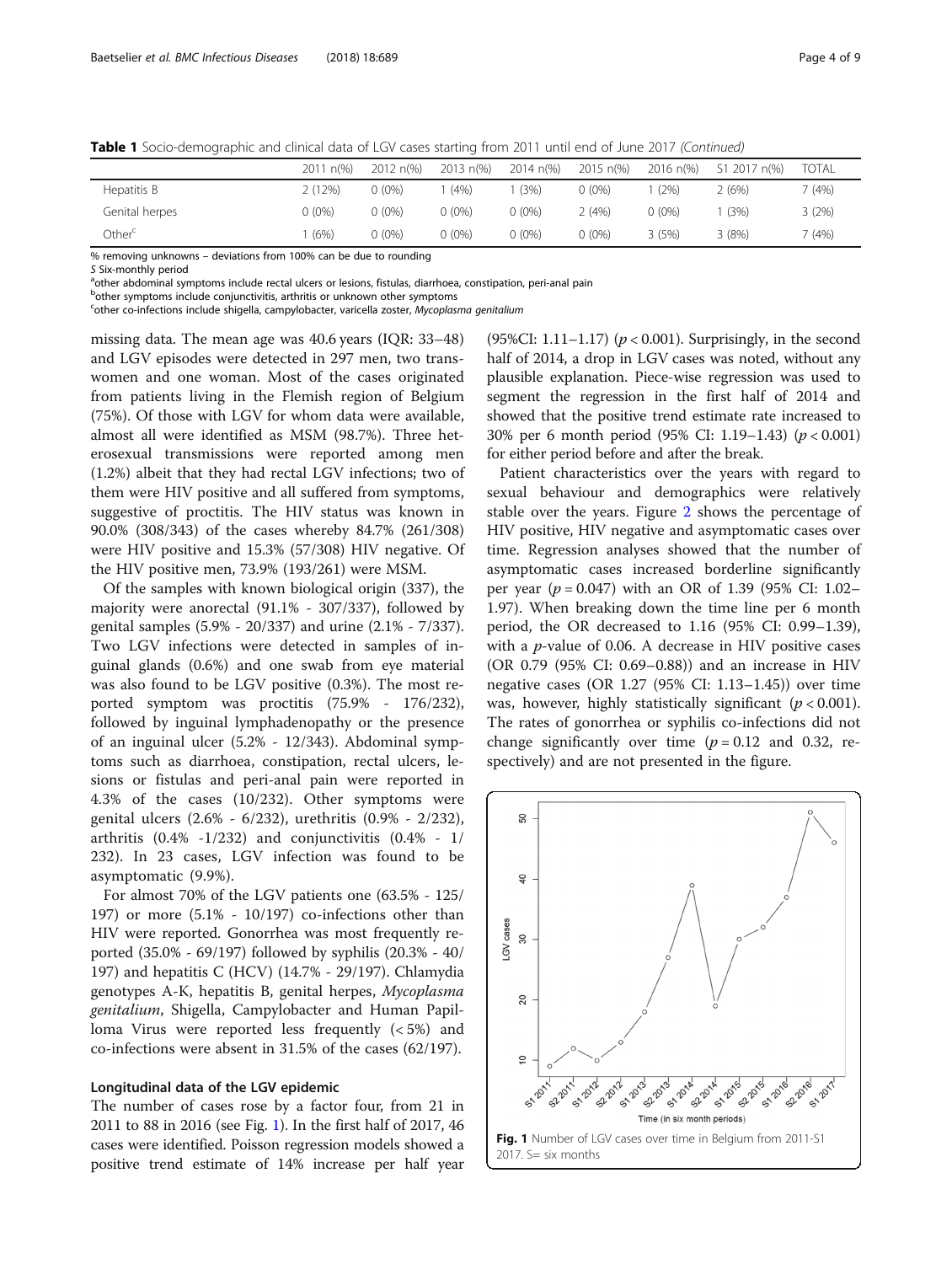Over the time period, 23 asymptomatic cases were reported: 22 men (all MSM) and one woman (Table [2](#page-5-0)). The vast majority of asymptomatic LGV infections were anorectal; only two urinary infections were reported (one male, one female).

In total, 6.7% (23/343) of all LGV cases were found to be asymptomatic, of those with available data, this percentage increased to 9.7% (21/217) for rectal LGV infections. Seventeen percent (8/47) of the documented HIV negative LGV cases were asymptomatic.

Statistical analysis with Fisher's Exact test revealed that asymptomatic patients were borderline less likely to be HIV positive  $(p = 0.046)$  and were less likely to have HCV co-infection ( $p = 0.027$ ). Other parameters such as gonorrhea or syphilis co-infection were not significant  $(p = 0.144$  and 0.388, respectively).

## Re-infections

Asymptomatic cases

During this time period, 300 patients were diagnosed with LGV. Of them, 28 were identified as having repeated infections (9.3%).

Time between repeated infections varied from 4 months to 4 years. Most of them (17) were infected twice (4 to 53 months apart), eight reported three episodes, two patients had an LGV infection for the fourth time during this period, and one had five LGV infections (MSM, HIV positive, infection period age range: 35–41 years). The median time to the second episode was 20 months with a range of 4–53 months and 42.9% (12/28) of the repeaters had a second episode within less than 12 months. HIV positivity was confirmed in 25 men (89.3%). Two remained HIV negative and the HIV status is unknown for one patient (all had two episodes within 5 to 15 months). Of the 71 LGV infections found in repeaters, 37 had an STI co-infection (52.1%).

## CT epidemic at the HIV/STI clinic

A total of 19,017 valid requests for CT analysis among male patients were received from the HIV/STI clinic including the low threshold centre (Fig. [3](#page-6-0)). In all, CT was detected in 1019 /19017 cases (5.4%). Genotypes A-K and L were detected in 833 cases (4.4%) and in 186 cases (1.0%), respectively. LGV was the most prevalent in rectal samples (92.5%), followed by genital samples (4.3%). No pharyngeal LGV was detected.

The number of CT analyses is depicted in Fig. [4](#page-6-0) and shows an large expansion in the number of test starting in 2015, however the positivity rate for Chlamydia remained the same over the 6 month periods and fluctuated between 4.7–6.7%. The LGV positivity rate did not increase over the months and remained around 1.0% (except for S2 2013 with a peak of 1.8%) (Fig. [4\)](#page-6-0).

## **Discussion**

The number of LGV cases is rising in Belgium, as well as in neighbouring countries [[2\]](#page-7-0). This upward trend might have been influenced by the fact that the Belgian government promoted awareness of LGV among health care providers and microbiologists [[13\]](#page-8-0). Indeed, at the ITM's HIV/STI clinic, the number of requests per half year rose above 1000 during the second half of 2013 and reaches now 2500 requests every 6 months. Ongoing HIV prevention projects with frequent STI screening among high risk populations may have contributed to this increasing testing trend. However, despite enhanced testing the prevalence of LGV at the HIV/STI clinic remained stable during the years we studied and fluctuated at around 1.0%.

The typical LGV patient (HIV positive MSM presenting with proctitis or other abdominal symptoms) was found among 118 men (39.5%) accounting for 135 LGV cases [[14\]](#page-8-0). Hereby rectal LGV (307/337–91.1%) forms the vast majority of the cases, which is in line with previously described epidemics [[4,](#page-7-0) [15](#page-8-0)]. The mode of transmission of LGV has been questioned and possible urethral and pharyngeal silent reservoirs have been suggested, however, the evidence is sparse  $[4, 16-18]$  $[4, 16-18]$  $[4, 16-18]$  $[4, 16-18]$  $[4, 16-18]$  $[4, 16-18]$ . Being one of the few laboratories that differentiates all positive CT on a routine basis, we had hoped to identify the hidden link in the epidemic. However, none of the pharyngeal samples tested positive for LGV and only a few genital LGV infections were detected (8 out of 577 genital samples). Intriguingly, one case of LGV conjunctivitis was detected in the first half of 2017.

During the reported period, 28 patients had repeated infections (9.3%) which is in line with previous reports

<span id="page-4-0"></span>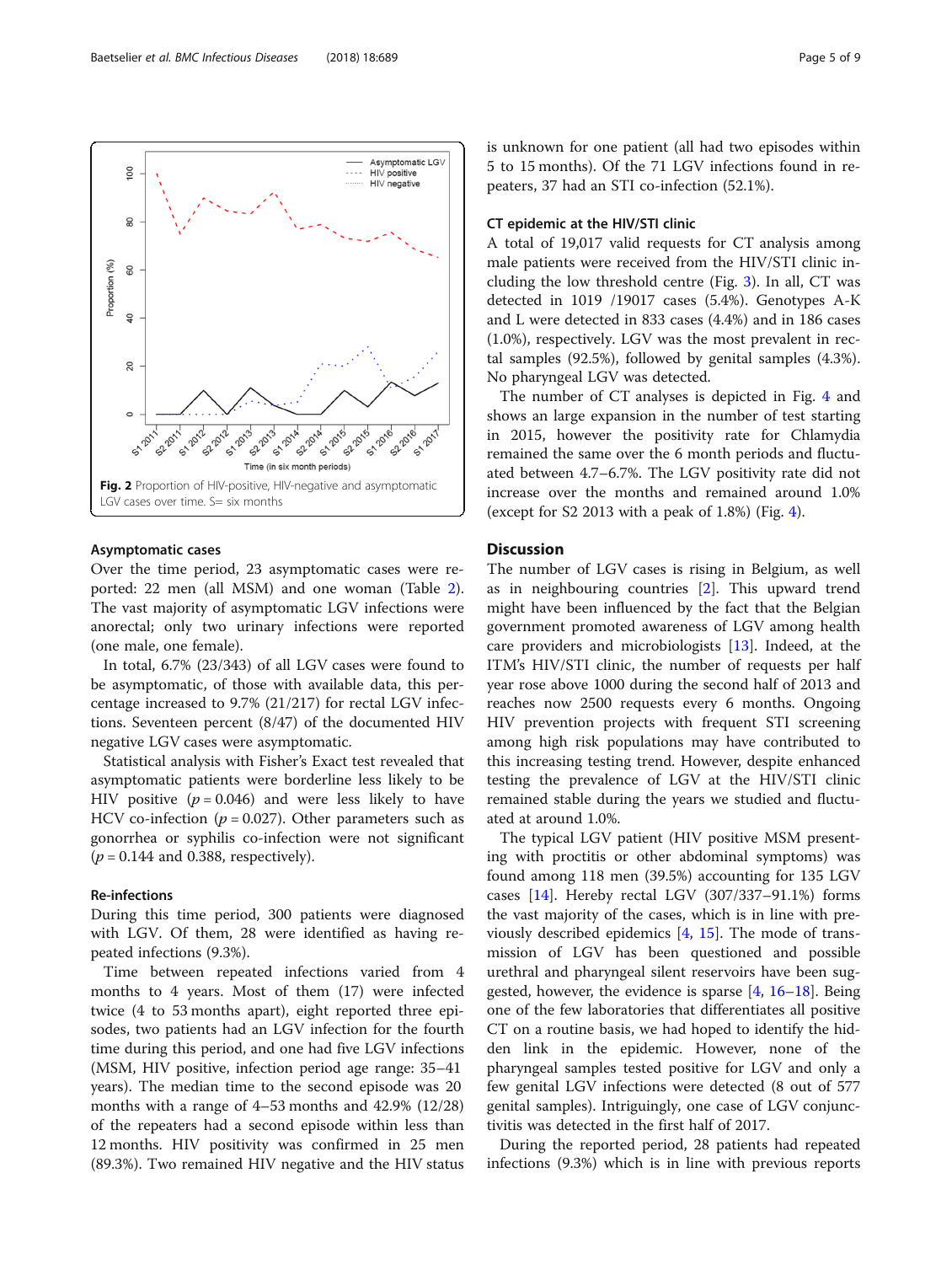<span id="page-5-0"></span>Table 2 Socio-demographic and clinical data of asymptomatic cases starting from 2011 until end of June 2017

|                                  | 2011 n(%)                | 2012 n(%)                | 2013 n(%)      | 2014 n(%)      | 2015 n(%)           | 2016 n(%)      | S1 2017 n(%)        | <b>TOTAL</b> |  |  |
|----------------------------------|--------------------------|--------------------------|----------------|----------------|---------------------|----------------|---------------------|--------------|--|--|
| Number of asymptomatic LGV cases | $\Omega$                 | 1                        | 3              | $\mathbf{0}$   | $\overline{4}$      | 9              | 6                   | 23           |  |  |
| Gender                           | 23/23 known              |                          |                |                |                     |                |                     |              |  |  |
| Male or Trans female             | 0                        | 1                        | 3              | $\mathbf 0$    | 3                   | 9              | 6                   | 22 (96%)     |  |  |
| Female                           | $\mathbf 0$              | $\overline{0}$           | $\overline{0}$ | $\overline{0}$ | $\mathbf{1}$        | 0              | 0                   | 1(4%)        |  |  |
| Transmission of all men          |                          | 22/22 known <sup>a</sup> |                |                |                     |                |                     |              |  |  |
| <b>MSM</b>                       | $\mathbf 0$              | 1                        | 3              | $\mathbf{0}$   | 3                   | 9              | 6                   | 22 (100%)    |  |  |
| <b>HETERO</b>                    | $\Omega$                 | $\mathbf{0}$             | $\mathbf 0$    | $\mathbf 0$    | $\mathsf{O}\xspace$ | 0              | $\mathsf{O}\xspace$ | $0(0\%)$     |  |  |
| Age scale                        |                          | 22/22 known <sup>a</sup> |                |                |                     |                |                     |              |  |  |
| $31 - 40$                        | $\mathbf{0}$             | $\mathbf{1}$             | $\mathbf{1}$   | $\mathbf{0}$   | $\mathbb O$         | 4              | 3                   | 9(41%)       |  |  |
| $41 - 50$                        | $\Omega$                 | $\mathbf{0}$             | $\overline{2}$ | $\mathbf{0}$   | $\mathbf{1}$        | $\overline{4}$ | 3                   | 10 (45%)     |  |  |
| $51 - 60$                        | $\Omega$                 | $\mathbf{0}$             | $\circ$        | $\mathbf{0}$   | $\overline{2}$      | $\mathbf{1}$   | $\mathsf{O}\xspace$ | 3(14%)       |  |  |
| Geographical location in Belgium |                          | 22/22 known <sup>a</sup> |                |                |                     |                |                     |              |  |  |
| Living in Flemish region         | $\mathbf 0$              | 1                        | $\overline{2}$ | $\mathbf 0$    | $\mathsf 3$         | 7              | 5                   | 18 (82%)     |  |  |
| Living in French region          | $\Omega$                 | $\mathbf{0}$             | $\mathbf{1}$   | $\mathbf{0}$   | $\mathbf 0$         | $\mathbf{1}$   | $\mathbf{1}$        | 3 (14%)      |  |  |
| Living in the capital region     | $\mathbf 0$              | $\overline{0}$           | $\mathbf 0$    | $\mathbf 0$    | $\mathbf 0$         | $\mathbf{1}$   | $\mathsf{O}\xspace$ | 1(4%)        |  |  |
| Kind of Sample                   | 22/22 known <sup>a</sup> |                          |                |                |                     |                |                     |              |  |  |
| Anorectal                        | $\mathbf 0$              | $\mathbf{1}$             | 3              | $\mathbb O$    | 3                   | 8              | 6                   | 21 (95%)     |  |  |
| Urine                            | $\Omega$                 | $\mathbf{0}$             | $\circ$        | $\mathbf{0}$   | 1                   | 0              | $\circ$             | 1(5%)        |  |  |
| <b>HIV Status</b>                | 22/22 known <sup>a</sup> |                          |                |                |                     |                |                     |              |  |  |
| Positive                         | $\Omega$                 | 1                        | 3              | $\mathbf{0}$   | $\overline{2}$      | 5              | 3                   | 14 (64%)     |  |  |
| Negative                         | $\Omega$                 | $\overline{0}$           | $\mathbf 0$    | $\mathbf 0$    | $\mathbf{1}$        | $\overline{4}$ | 3                   | 8 (36%)      |  |  |
| Co-infections other than HIV     | 21/22 known <sup>a</sup> |                          |                |                |                     |                |                     |              |  |  |
| None                             | $\overline{0}$           | $\mathbf 0$              | $\mathbf 0$    | $\mathbf 0$    | $\overline{2}$      | $\mathbf{1}$   | $\overline{2}$      | 5(24%)       |  |  |
| Only one                         | 0                        | $\mathbf 0$              | $\overline{2}$ | $\mathbf 0$    | 1                   | 5              | $\overline{2}$      | 10 (48%)     |  |  |
| Two or more                      | 0                        | $\mathbf{1}$             | $\mathbf{1}$   | $\mathbf 0$    | $\mathbf 0$         | 3              | $\mathbf{1}$        | 6 (29%)      |  |  |
| Gonorrhea                        | $\mathbf 0$              | 1                        | $\overline{2}$ | $\mathbf 0$    | $\mathbf 0$         | 6              | 1                   | 10 (48%)     |  |  |
| Syphilis                         | 0                        | $\mathbf{1}$             | $\overline{2}$ | $\mathbf 0$    | $\mathbf 0$         | $\overline{2}$ | $\mathbf{1}$        | 6 (29%)      |  |  |
| Chlamydia A-K                    | $\Omega$                 | $\mathbf{0}$             | $\mathbf 0$    | $\mathbf 0$    | 1                   | $\mathbf 0$    | $\mathbf{1}$        | 2 (10%)      |  |  |
| Hepatitis B                      | $\Omega$                 | $\Omega$                 | $\mathbf 0$    | $\mathbf{0}$   | $\mathbf{0}$        | $\mathbf{1}$   | $\mathbf 0$         | 1(5%)        |  |  |
| Mycoplasma genitalium            | 0                        | $\mathbf{0}$             | $\mathbf 0$    | $\mathbf{0}$   | $\mathbf 0$         | $\overline{2}$ | $\mathbf{1}$        | 3 (14%)      |  |  |

% removing unknowns – deviations from 100% can be due to rounding

S Six-monthly period

a only male cases are presented here

[[4,](#page-7-0) [11](#page-8-0)]. Out of these, 26 were HIV positive MSM and co-infections were described in 37 episodes. More worrisome is the observation that three repeaters with gonorrhea as co-infection were asymptomatic. It has been speculated that the central position of LGV repeaters in the sexual network, together with the asymptomatic carriers, may be an important factor in the LGV epidemic [[11,](#page-8-0) [16](#page-8-0)]. Frequent STI screening (eg. quarterly) among those individuals is therefore recommended.

LGV infection in women was found to be rare [\[19](#page-8-0)–[21](#page-8-0)]. Only one woman with LGV was detected over the 6 year period in Belgium and she was screened because her partner was a sexual contact of an LGV case. In addition to

this female asymptomatic case, 22 other asymptomatic cases were reported, all among MSM. Fourteen were HIV positive, the other eight were HIV negative. Recent publications show that asymptomatic cases are frequently detected [[3](#page-7-0)–[5](#page-7-0)]. A German study even showed that 42% of 19 documented LGV infections were asymptomatic, but the low number of LGV infections reported in that study limits conclusive interpretations. In that limited study, eight LGV infections were found in HIV negative men, of whom five did not present symptoms (62.5%). We could not detect such a high number of asymptomatic cases (9.9%) which could imply that the Belgian LGV epidemic is larger than herein described. The number of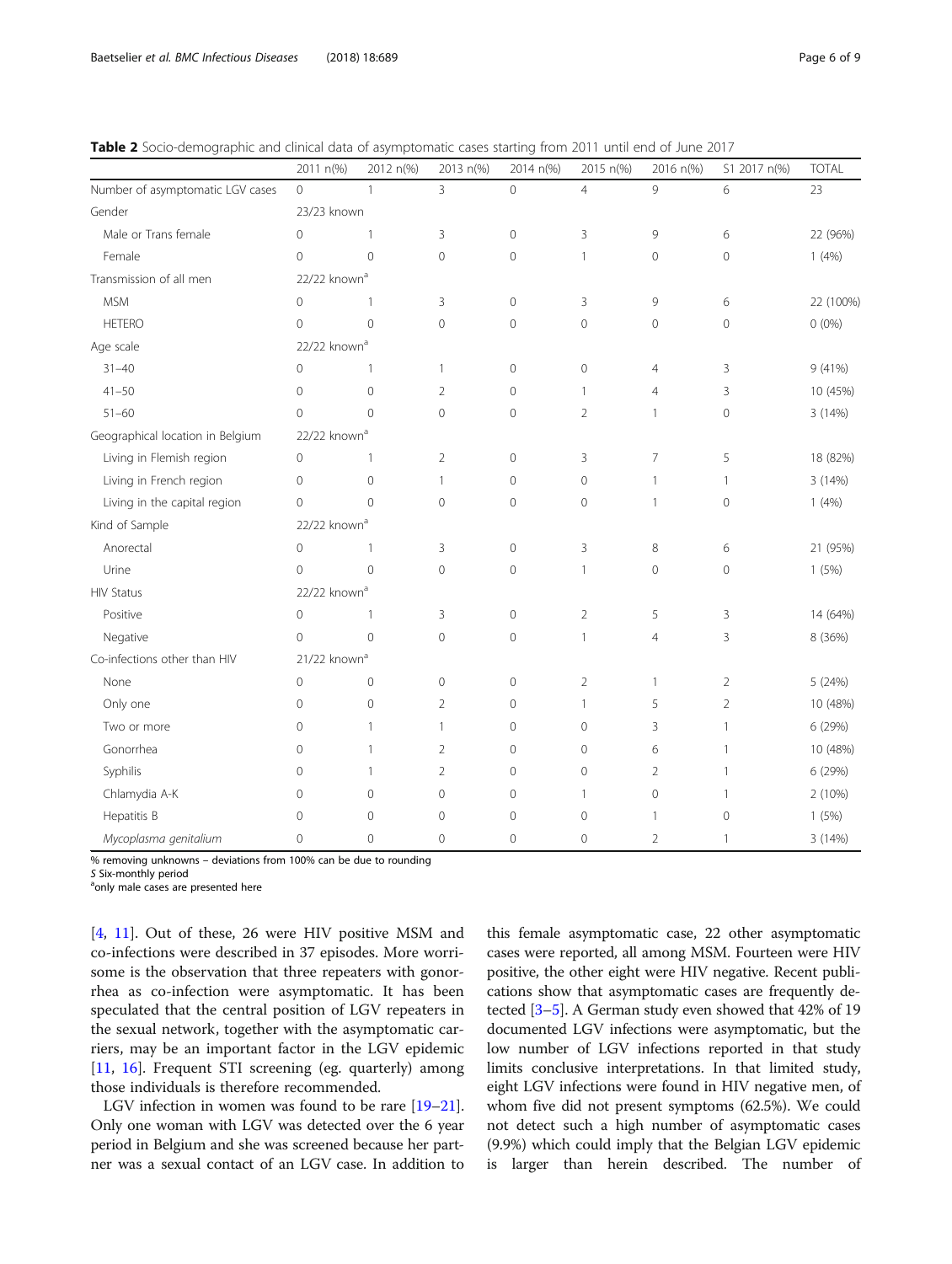<span id="page-6-0"></span>

asymptomatic LGV cases is, however, rising and this increase over time warrants attention. We showed that asymptomatic cases are more likely to be HIV negative (borderline  $p = 0.046$ ) and HCV negative ( $p = 0.027$ ). Almost three quarters (72.7%) of the asymptomatic carriers manifested another STI. It is now well documented that LGV may increase the risk for acquisition and transmission of other STIs, including HIV and HCV [[22](#page-8-0), [23](#page-8-0)]. Within the group of HIV negative men, we observed a significant rise of LGV ( $p < 0.001$ ). This finding indicates that the spread of LGV is no longer as confined to sexual networks of HIV positive MSM, and screening of high risk HIV negative MSM is therefore warranted.

## Availability of PrEP

Due to the availability of PrEP, changes in sexual behaviour could take place. For example, a number of HIV seropositive partners have stated that they would be comfortable engaging in condomless anal sex if their partner was on PrEP, and individuals on PrEP have also experimented with anal receptive intercourse instead of being exclusively anally insertive [\[24](#page-8-0), [25](#page-8-0)]. In fact, the

emergence of HCV in high-risk HIV negative MSM using PrEP has also been described [\[26](#page-8-0), [27](#page-8-0)]. The availability of PrEP might therefore initiate the dissemination of LGV from HIV-positive to HIV-negative MSM.

LGV is not a notifiable disease in Belgium, nevertheless, national surveillance is in place for LGV. The NRC is one of the scarce laboratories, and possibly also the only one in Belgium, able to differentiate LGV from non-LGV strains. Consequently, asymptomatic patients will be treated for non-LGV CT infection in other Belgian settings, yet suboptimal treatment, e.g. a one-week course of doxycycline instead of a three-week course, may not prevent onward transmission [[3](#page-7-0), [28](#page-8-0), [29](#page-8-0)]. We therefore advocate that all CT positive samples from PrEP users, including those who request PrEP, are referred to the NRC for genotype differentiation and LGV confirmation.

## Limitations and weaknesses

Our study has several limitations: First, a major weakness of this investigation was that some of the behavioural parameters were missing. We relied entirely on



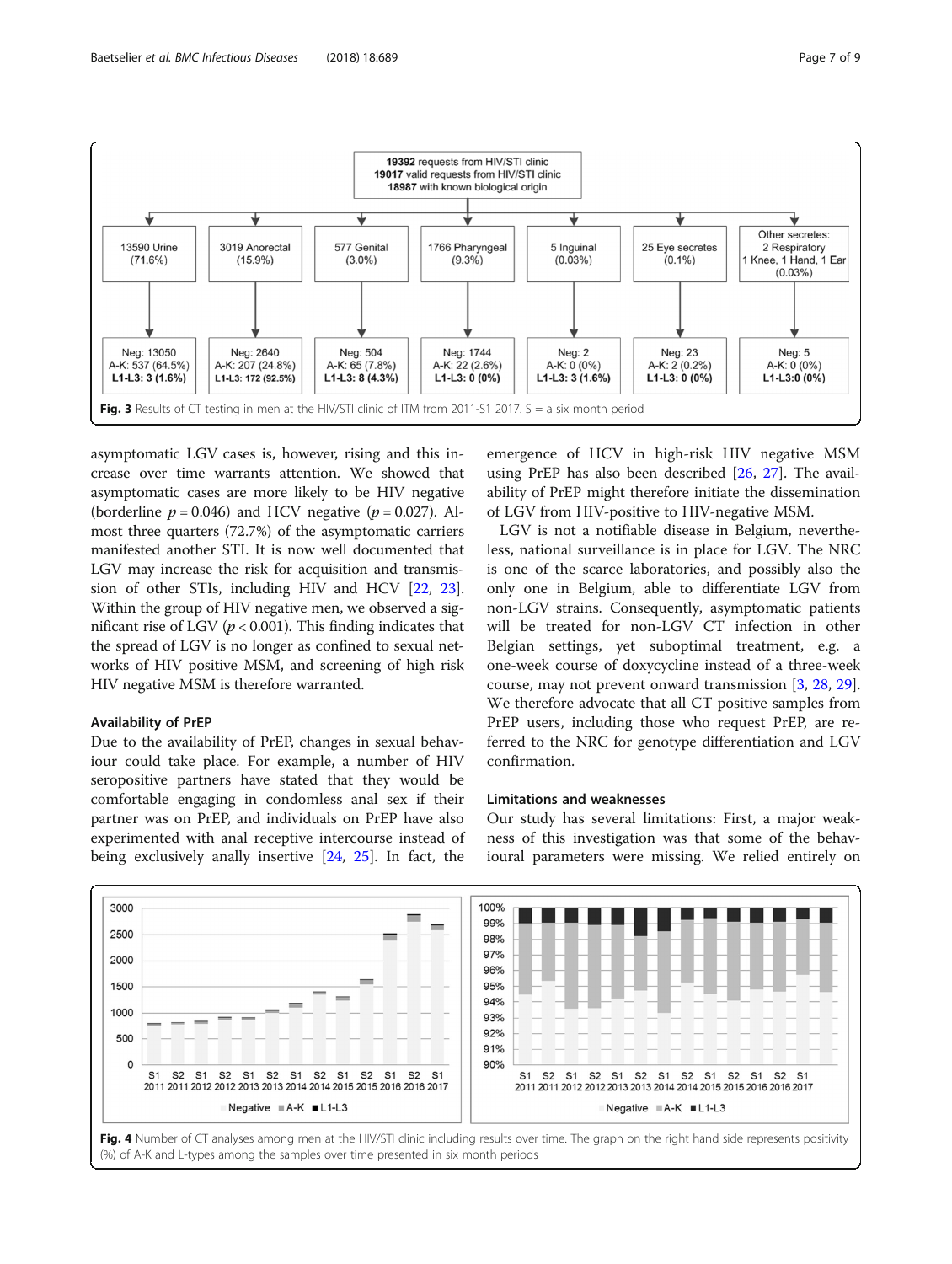<span id="page-7-0"></span>the information provided by the physicians or microbiologists. The request form documenting the necessary information from LGV patients at the ITM's HIV/STI clinic was not rechecked with the clinic notes for correctness. Second, most of the LGV cases we present here come from the Flemish region of Belgium. Indeed, the HIV/STI clinic is located in Antwerp, which may have introduced a bias regarding the geographical distribution of the LGV cases. Third, the NRC started with the confirmation of LGV cases in 2011, so the increase over the years could be due to the increased awareness of health care providers but also to ongoing HIV prevention projects at the HIV/STI clinic. However, the rise in HIV negative LGV cases cannot only be attributed to these projects, as cases from HIV negative individuals were also received from other laboratories. Fourth, our sample size over the years is still small and this may have introduced a bias in the regression analyses. Finally, we have not yet performed sequence typing to document the genetic diversity of the LGV cases over recent years because of budgetary constraints. We do, however, advocate that sequence typing should be performed on all samples from the past 2 years to document further the epidemic in Belgium. In addition, discrimination between the L-genotypes could shed more light on why some infections remain asymptomatic.

## Conclusions

To conclude, LGV infection is a serious concern for the MSM community in Europe. If we aim to halt the epidemic in HIV negative MSM, future public health strategies should include testing for LGV on all CT positive samples from MSM, irrespective of their HIV status, so that they, and their partners, can be treated correctly.

#### Abbreviations

CI: Confidence intervals; CT: Chlamydia trachomatis; HCV: Hepatitis C Virus; HIV: Human immunodeficiency virus; IQR: Interquartile range; LGV: Lymphogranuloma venereum; MSM: Men who have sex with men; NRC: National Reference Center; OR: Odds ratio; PrEP: Pre-exposure Prophylaxis; STI: Sexually transmitted infection

#### Acknowledgements

Not applicable.

#### Funding

No additional funding has been received for this review.

#### Availability of data and materials

The data supporting the findings of this publication are retained at the Institute of Tropical Medicine (ITM), Antwerp and will not be made openly accessible due to ethical and privacy concerns. According to the ITM research data sharing policy, only fully anonymised data can be shared publicly. The surveillance data are de-identified (using a unique patient code) but not fully anonymised and it is not possible to fully anonymise them due to the longitudinal nature of the data. Data can however be made available after approval of a motivated and written request to the ITM at ITMresearchdataaccess@itg.be. The ITM data access committee will verify if the dataset is suitable for obtaining the study objective and assure that confidentiality and ethical requirements are in place.

#### Authors' contributions

RV, TC and IDB conceptualized the study. AT and IDB performed the statistical analysis. SA, HS, BDD and VC performed the testing. HS validated the methodology. IDB and TC wrote the first draft of the manuscript and LA performed a critical medical review of the manuscript. All authors read and approved the final version of the manuscript.

#### Authors' information

Not applicable.

#### Ethics approval and consent to participate

No additional approval by the Ethics Committee nor informed consent was necessary since this retrospective study used coded data that was gathered for public health monitoring and infection control. No additional analyses were performed on the samples.

#### Consent for publication

Not applicable.

#### Competing interests

The authors declare that they have no competing interests.

#### Publisher's Note

Springer Nature remains neutral with regard to jurisdictional claims in published maps and institutional affiliations.

#### Author details

<sup>1</sup>Department of Clinical Sciences, Institute of Tropical Medicine, Nationalestraat 155, 2000 Antwerp, Belgium. <sup>2</sup>Epidemiology of Infectious Diseases, Scientific Institute of Public Health, Juliette Wytsmanstraat 14, 1050 Brussels, Belgium.

## Received: 27 March 2018 Accepted: 7 December 2018 Published online: 20 December 2018

#### References

- Martin-Iguacel R, Llibre JM, Nielsen H, Heras E, Matas L, Lugo R, et al. Lymphogranuloma venereum proctocolitis: a silent endemic disease in men who have sex with men in industrialised countries. Eur J Clin Microbiol Infect Dis. 2010;29:917–25. [https://doi.org/10.1007/s10096-010-0959-2.](https://doi.org/10.1007/s10096-010-0959-2)
- 2. Afonso E, Blot K, Blot S. European Centre for Disease Prevention and Control. Annual epidemiological report for 2016 - Lymphogranuloma venereum. Stockholm: ECDC; 2017.
- 3. Saxon C, Hughes G, Ison C, UK LGV Case-Finding Group for the ULC-F. Asymptomatic lymphogranuloma Venereum in men who have sex with men, United Kingdom. Emerg Infect Dis. 2016;22:112–6. [https://doi.org/10.](https://doi.org/10.3201/EID2201.141867) [3201/EID2201.141867](https://doi.org/10.3201/EID2201.141867) Centers for Disease Control and Prevention.
- 4. de Vrieze NHN, van Rooijen M, Schim van der Loeff MF, de Vries HJC. Anorectal and inguinal lymphogranuloma venereum among men who have sex with men in Amsterdam, the Netherlands: trends over time, symptomatology and concurrent infections. Sex Transm Infect. 2013;89:548– 52. <https://doi.org/10.1136/sextrans-2012-050915>.
- 5. Haar K, Dudareva-Vizule S, Wisplinghoff H, Wisplinghoff F, Sailer A, Jansen K, et al. Lymphogranuloma Venereum in men screened for pharyngeal and rectal infection, Germany. Emerg Infect Dis. 2013;19:488–92. [https://doi.org/](https://doi.org/10.3201/eid1903.121028) [10.3201/eid1903.121028.](https://doi.org/10.3201/eid1903.121028)
- 6. Stoner BP, Cohen SE. Lymphogranuloma Venereum 2015: clinical presentation, diagnosis, and treatment: table 1. Clin Infect Dis. 2015;61: S865–73. <https://doi.org/10.1093/cid/civ756>.
- 7. Geneesmiddel in PrEp om een HIV-infectie te voorkomen: terugbetaling vanaf 1 juni 2017 - RIZIV. 2017. Available: [http://www.inami.fgov.be/nl/](http://www.inami.fgov.be/nl/themas/kost-terugbetaling/door-ziekenfonds/geneesmiddel-gezondheidsproduct/terugbetalen/specialiteiten/wijzigingen/Paginas/geneesmiddelen-PrEp-HIV.aspx#.WYrV300Ul2a) [themas/kost-terugbetaling/door-ziekenfonds/geneesmiddel](http://www.inami.fgov.be/nl/themas/kost-terugbetaling/door-ziekenfonds/geneesmiddel-gezondheidsproduct/terugbetalen/specialiteiten/wijzigingen/Paginas/geneesmiddelen-PrEp-HIV.aspx#.WYrV300Ul2a)[gezondheidsproduct/terugbetalen/specialiteiten/wijzigingen/Paginas/](http://www.inami.fgov.be/nl/themas/kost-terugbetaling/door-ziekenfonds/geneesmiddel-gezondheidsproduct/terugbetalen/specialiteiten/wijzigingen/Paginas/geneesmiddelen-PrEp-HIV.aspx#.WYrV300Ul2a) [geneesmiddelen-PrEp-HIV.aspx#.WYrV300Ul2a.](http://www.inami.fgov.be/nl/themas/kost-terugbetaling/door-ziekenfonds/geneesmiddel-gezondheidsproduct/terugbetalen/specialiteiten/wijzigingen/Paginas/geneesmiddelen-PrEp-HIV.aspx#.WYrV300Ul2a) Accessed 9 Aug 2017.
- 8. de Vries HJC, Zingoni A, Kreuter A, Moi H, White JA. 2013 European guideline on the management of lymphogranuloma venereum. J Eur Acad Dermatology Venereol 2015;29: 1–6. doi[:https://doi.org/10.1111/jdv.12461](https://doi.org/10.1111/jdv.12461).
- 9. Jenness SM, Weiss KM, Goodreau SM, Gift T, Chesson H, Hoover KW, et al. Incidence of gonorrhea and chlamydia following human immunodeficiency virus Preexposure prophylaxis among men who have sex with men: a